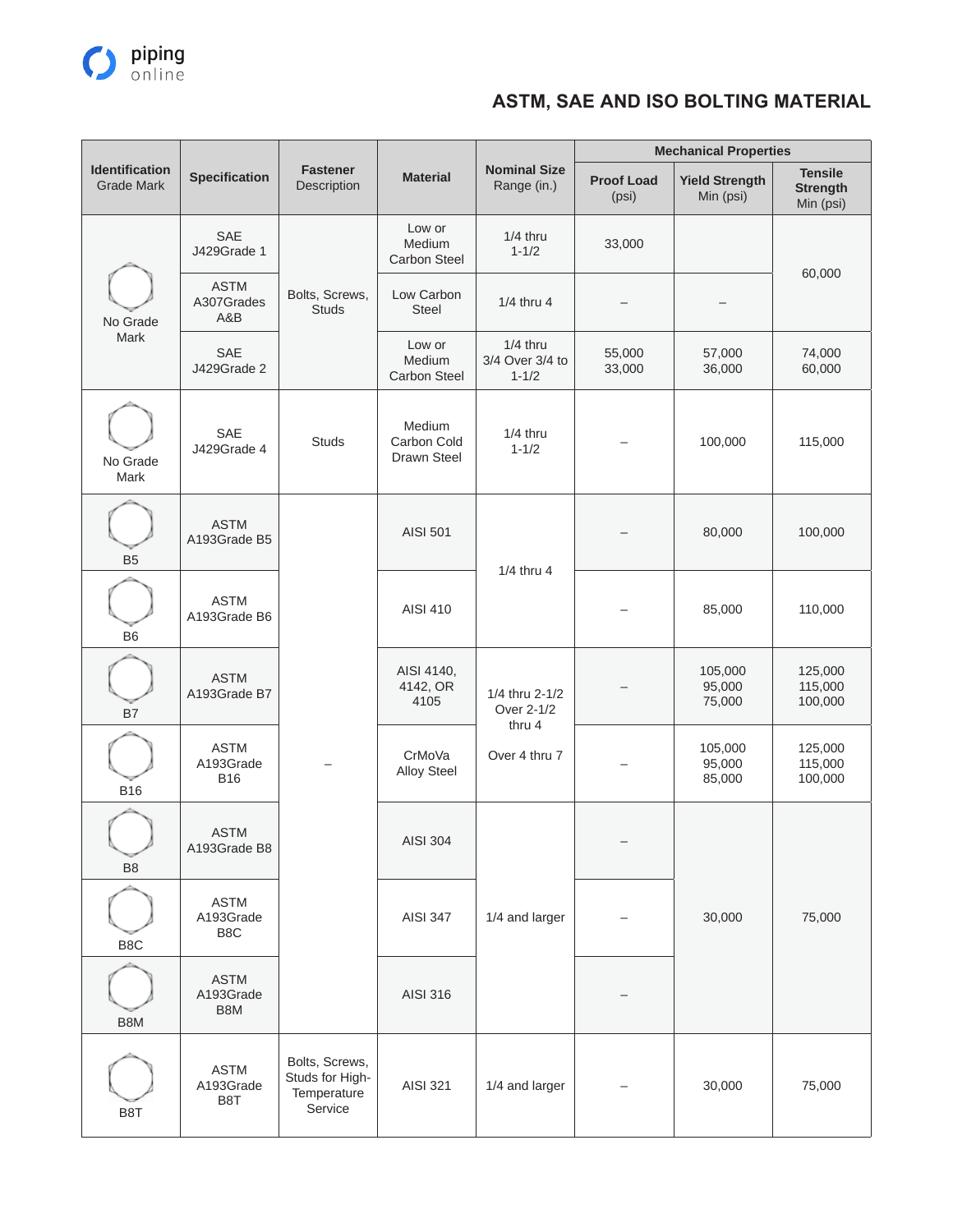

|                                            |                                              |                                                            |                              |                                                         |                            | <b>Mechanical Properties</b>          |                                                |
|--------------------------------------------|----------------------------------------------|------------------------------------------------------------|------------------------------|---------------------------------------------------------|----------------------------|---------------------------------------|------------------------------------------------|
| <b>Identification</b><br><b>Grade Mark</b> | <b>Specification</b>                         | <b>Fastener</b><br>Description                             | <b>Material</b>              | <b>Nominal Size</b><br>Range (in.)                      | <b>Proof Load</b><br>(psi) | <b>Yield Strength</b><br>Min (psi)    | <b>Tensile</b><br><b>Strength</b><br>Min (psi) |
| B <sub>8</sub>                             | <b>ASTM</b><br>A193Grade B8                  |                                                            | AISI 304Strain<br>Hardened   |                                                         |                            | 100,000<br>80,000                     | 125,000<br>115,000<br>105,000<br>100,000       |
| B <sub>8</sub> C                           | <b>ASTM</b><br>A193Grade<br>B8C              | Bolts, Screws,<br>Studs for High-                          | AISI 347Strain<br>Hardened   | 1/4 thru 3/4<br>Over 3/4 thru 1<br>Over 1<br>thru 1-1/4 |                            | 65,000<br>50,000                      |                                                |
| B8M                                        | <b>ASTM</b><br>A193Grade<br>B8M              | Temperature<br>Service                                     | AISI 316Strain<br>Hardened   | Over 1-1/4 thru<br>$1 - 1/2$                            |                            | 95,000<br>80,000<br>65,000<br>50,000  | 110,000<br>100,000<br>95,000<br>90,000         |
| B <sub>8</sub> T                           | <b>ASTM</b><br>A193Grade<br>B8T              |                                                            | AISI 321 Strain<br>Hardened  |                                                         |                            | 100,000<br>80,000<br>65,000<br>50,000 | 125,000<br>115,000<br>105,000<br>100,000       |
| L7                                         | <b>ASTM</b><br>A320Grade L7                  | Bolts, Screws,<br>Studs for Low-<br>Temperature<br>Service | AISI<br>4140,4142 or<br>4145 | 1/4 thru 2-1/2                                          |                            | 105,000                               | 125,000                                        |
| L7A                                        | <b>ASTM</b><br>A320Grade<br>L7A              |                                                            | AISI 4037                    |                                                         |                            |                                       |                                                |
| L7B                                        | <b>ASTM</b><br>A320Grade<br>L7B              |                                                            | AISI 4137                    |                                                         |                            |                                       |                                                |
| L7C                                        | <b>ASTM</b><br>A320Grade<br>LC7              |                                                            | AISI 8740                    |                                                         |                            |                                       |                                                |
| L43                                        | <b>ASTM</b><br>A320Grade<br>L43              |                                                            | AISI 4340                    | $1/4$ thru 4                                            |                            |                                       |                                                |
| B <sub>8</sub>                             | <b>ASTM</b><br>A320Grade B8                  |                                                            | AISI 304                     |                                                         |                            |                                       |                                                |
| B8C                                        | <b>ASTM</b><br>A320Grade<br>B <sub>8</sub> C |                                                            | <b>AISI 347</b>              | 1/4 and larger                                          |                            | 30,000                                | 75,000                                         |
| B8T                                        | <b>ASTM</b><br>A320Grade<br>B8T              |                                                            | AISI 321                     |                                                         |                            |                                       |                                                |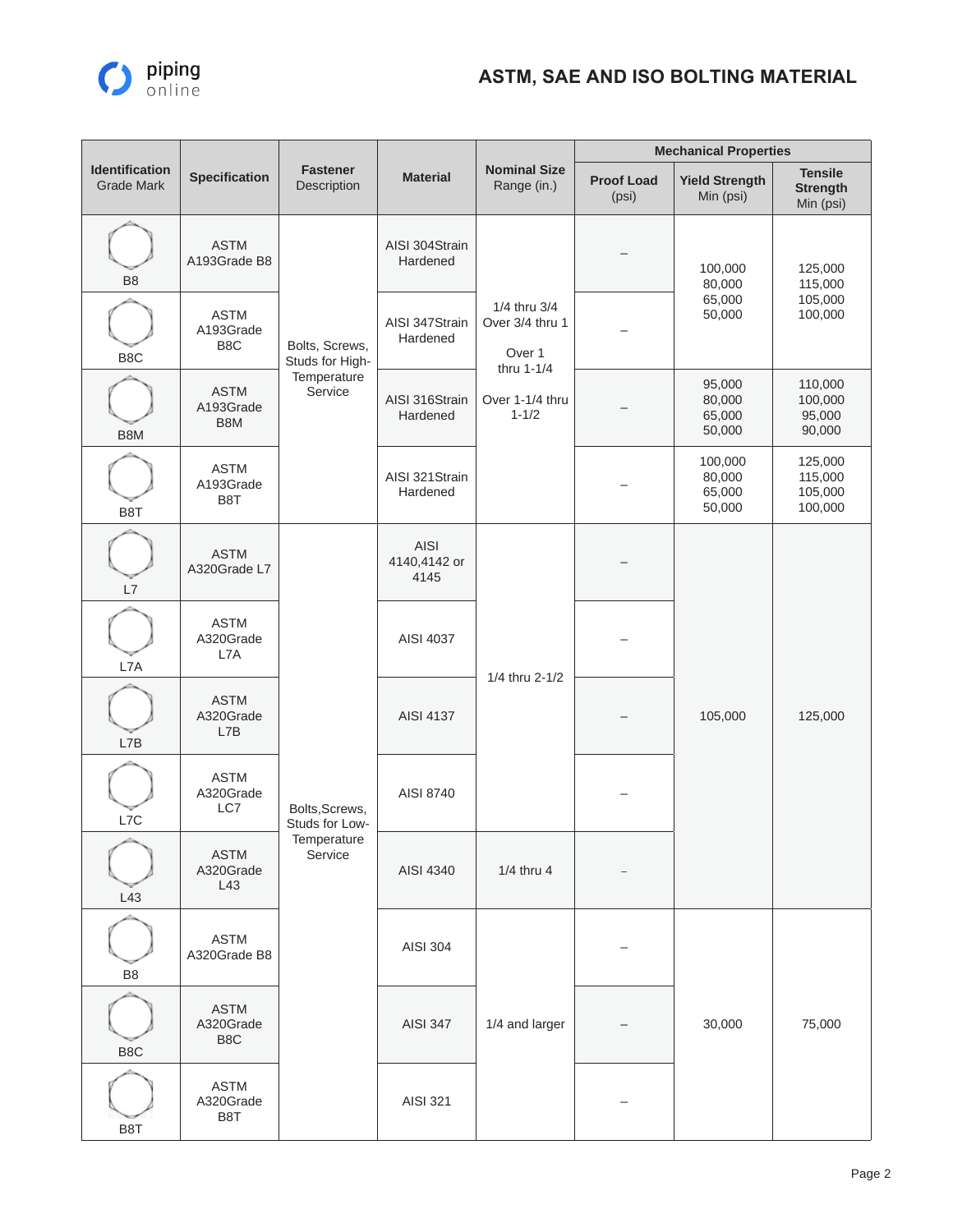

|                                            |                              |                                                            |                                                                 |                                                                                             |                            | <b>Mechanical Properties</b>        |                                                |
|--------------------------------------------|------------------------------|------------------------------------------------------------|-----------------------------------------------------------------|---------------------------------------------------------------------------------------------|----------------------------|-------------------------------------|------------------------------------------------|
| <b>Identification</b><br><b>Grade Mark</b> | <b>Specification</b>         | <b>Fastener</b><br>Description                             | <b>Material</b>                                                 | <b>Nominal Size</b><br>Range (in.)                                                          | <b>Proof Load</b><br>(psi) | <b>Yield Strength</b><br>Min (psi)  | <b>Tensile</b><br><b>Strength</b><br>Min (psi) |
| B <sub>8</sub> T                           | ASTM A320<br>Grade B8T       |                                                            | 1/4 thru 3/4                                                    |                                                                                             |                            |                                     |                                                |
| B8F                                        | ASTM A320<br>Grade B8F       |                                                            | Over 3/4 thru 1<br>Over 1 thru<br>$1 - 1/4$<br>Over 1-1/4 thru  | $1 - 1/2$                                                                                   | 1/4 and larger             |                                     | 30,000                                         |
| B8M                                        | ASTM A320<br>Grade B8M       |                                                            |                                                                 |                                                                                             |                            |                                     |                                                |
| B <sub>8</sub>                             | ASTM A320<br>Grade B8        | Bolts, Screws,<br>Studs for Low-<br>Temperature<br>Service | <b>AISI 304</b>                                                 | 1/4 thru 3/4<br>Over 3/4 thru 1<br>Over 1 thru<br>$1 - 1/4$<br>Over 1-1/4 thru<br>$1 - 1/2$ |                            | 100,000<br>80,000<br>65,00<br>50,00 | 100,000<br>80,000<br>65,00<br>50,00            |
| B <sub>8</sub> C                           | ASTM A320<br>Grade B8C       |                                                            | <b>AISI 347</b>                                                 |                                                                                             |                            |                                     |                                                |
| B8F                                        | ASTM A320<br>Grade B8F       |                                                            | AISI 303or<br>303Se                                             |                                                                                             |                            |                                     |                                                |
| B8M                                        | ASTM A320<br>Grade B8M       |                                                            | AISI 316                                                        |                                                                                             |                            |                                     |                                                |
| B <sub>8</sub> T                           | ASTM A320<br>Grade B8T       |                                                            | AISI 321                                                        |                                                                                             |                            |                                     |                                                |
|                                            | <b>SAE J429</b><br>Grade 5   |                                                            | Medium                                                          | 1/4 thru 1 Over<br>1 to 1-1/2                                                               | 85,000<br>74,000           | 92,000<br>81,000                    | 120,000<br>105,000                             |
|                                            | ASTM A449                    | Bolts, Screws,<br><b>Studs</b>                             | Carbon Steel,<br>Quenched and<br>Tempered                       | 1/4 thru 1Over<br>1 to 1-1/2<br>Over 1-1/2<br>thru 3                                        | 85,000<br>74,000<br>55,000 | 92,000<br>81,000<br>58,000          | 120,000<br>105,000<br>90,000                   |
|                                            | <b>SAE J429</b><br>Grade 5.1 | Sems                                                       | Low or<br>Medium<br>Carbon Steel,<br>Quenched and<br>Tempered   | No. 6 thru 3/8                                                                              | 85,000                     |                                     | 120,000                                        |
|                                            | <b>SAE J429</b><br>Grade 5.2 | Bolts, Screws,<br><b>Studs</b>                             | Low Carbon<br>Martensitic<br>Steel,<br>Quenched and<br>Tempered | 1/4 thru 1                                                                                  | 85,000                     | 92,000                              | 120,000                                        |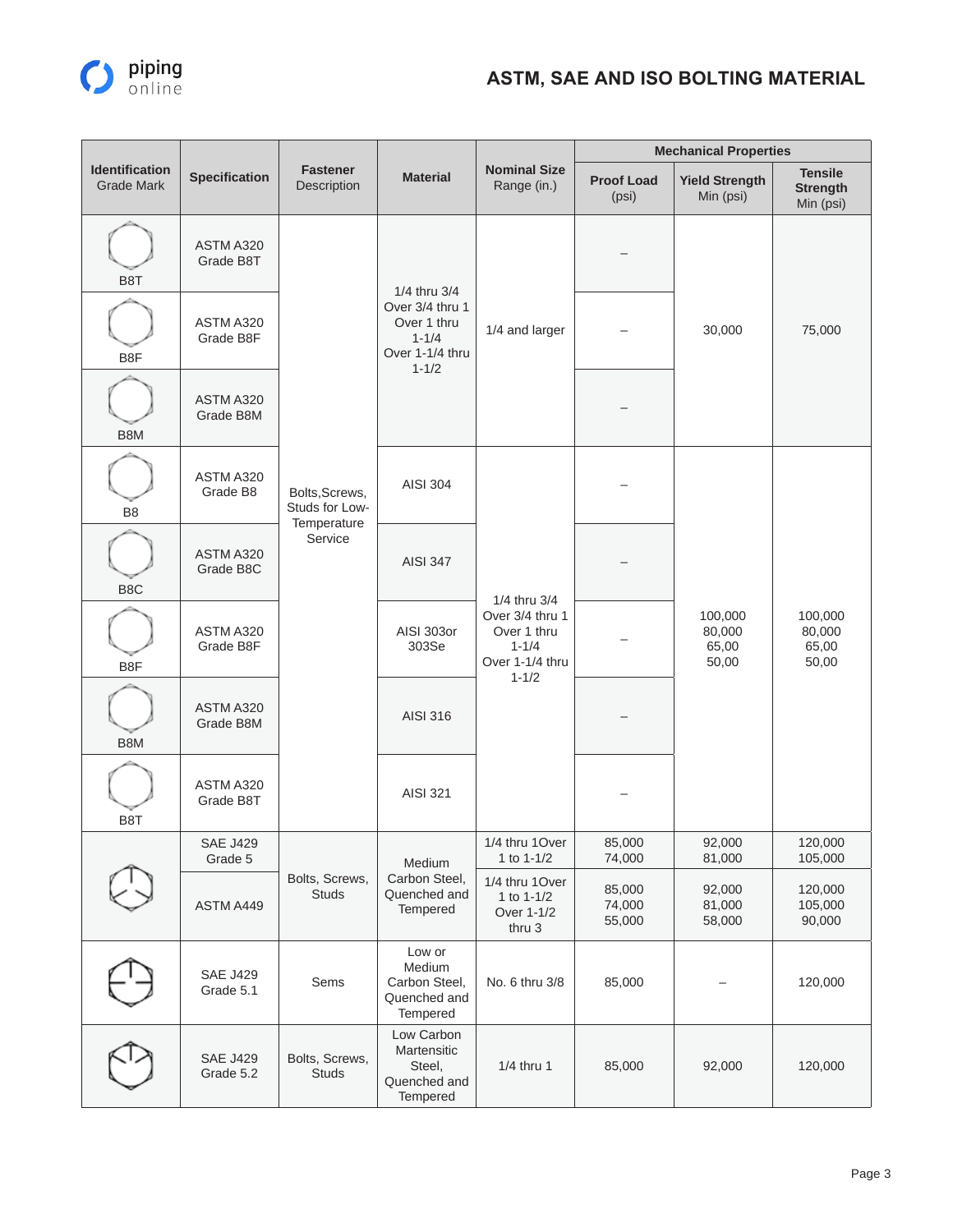|                                            | piping<br>online             |                                                    |                                                                                                    |                                    |                                |                                    |                                                |                    |
|--------------------------------------------|------------------------------|----------------------------------------------------|----------------------------------------------------------------------------------------------------|------------------------------------|--------------------------------|------------------------------------|------------------------------------------------|--------------------|
|                                            |                              |                                                    |                                                                                                    |                                    | <b>Mechanical Properties</b>   |                                    |                                                |                    |
| <b>Identification</b><br><b>Grade Mark</b> | <b>Specification</b>         | <b>Fastener</b><br>Description                     | <b>Material</b>                                                                                    | <b>Nominal Size</b><br>Range (in.) | <b>Proof Load</b><br>(psi)     | <b>Yield Strength</b><br>Min (psi) | <b>Tensile</b><br><b>Strength</b><br>Min (psi) |                    |
| A325                                       | ASTM A325<br>Type 1          |                                                    | <b>Medium</b><br>Carbon Steel,<br>Quenched and<br>Tempered                                         | 1/2 thru 11-1/8<br>thru 1-1/2      | 85,000<br>74,000               | 92,000<br>81,000                   | 120,000<br>105,000                             |                    |
| A325                                       | ASTM A325<br>Type 2          | <b>High Strength</b><br>Structural<br><b>Bolts</b> | Low Carbon<br>Martensitic<br>Steel,<br>Quenched and<br>Tempered                                    | $1/2$ thru 1                       | 85,000                         | 92,000                             | 120,000                                        |                    |
| A325                                       | ASTM A325<br>Type 3          |                                                    | Atmospheric<br>Corrosion<br>Resisting<br>Steel,<br>Quenched and<br>Tempered                        | 1/2 thru 11-1/8<br>thru 1-1/2      | 85,000<br>74,000               | 92,000<br>81,000                   | 120,000<br>105,000                             |                    |
|                                            | ASTM A354<br>Grade BB        | Bolts, Studs                                       |                                                                                                    | Alloy Steel,<br>Quenched and       | $1/4$ thru<br>$2 - 1/22 - 3/4$ | 80,000<br>75,000                   | 83,000<br>78,000                               | 105,000<br>100,000 |
|                                            | ASTM A354<br>Grade BC        |                                                    | Tempered                                                                                           | thru 4                             | 105,000<br>95,000              | 109,000<br>99,000                  | 125,000<br>115,000                             |                    |
|                                            | <b>SAE J429</b><br>Grade 7   | <b>Bolts, Screws</b>                               | Medium<br>Carbon<br>Alloy Steel,<br>Quenched and<br>Tempered <sup>4</sup>                          | $1/4$ thru<br>$1 - 1/2$            | 105,000                        | 115,000                            | 133,000                                        |                    |
|                                            | <b>SAE J429</b><br>Grade 8   | Bolts, Screws,                                     | <b>Medium</b><br>Carbon<br>Alloy Steel,<br>Quenched and<br><b>Tempered</b>                         | 1/4 thru 1-1/2                     | 120,000                        | 130,000                            | 150,000                                        |                    |
|                                            | ASTM A354<br>Grade BD        | <b>Studs</b>                                       | Alloy<br>Steel,<br>Quenched and<br>Tempered <sup>4</sup>                                           |                                    |                                |                                    |                                                |                    |
| No Grade<br>Mark                           | <b>SAE J429</b><br>Grade 8.1 | <b>Studs</b>                                       | Medium<br>Carbon Alloy<br>or SAE 1041<br>Modified<br>Elevated<br>Temperature<br><b>Drawn Steel</b> | $1/4$ thru<br>$1 - 1/2$            | 120,000                        | 130,000                            | 150,000                                        |                    |
| A490                                       | ASTM A490                    | High<br>Strength<br>Structural<br><b>Bolts</b>     | Alloy<br>Steel,<br>Quenched and<br>Tempered                                                        | $1/2$ thru<br>$1 - 1/2$            | 120,000                        | 130,000                            | 150,000 min<br>170,000 max                     |                    |
| No Grade<br>Mark                           | <b>ISO R898</b><br>Class 4.6 | Bolts, Screws,<br><b>Studs</b>                     | Medium<br>Carbon Steel,<br>Quenched and<br>Tempered                                                | All Sizes thru<br>$1 - 1/2$        | 33,000                         | 36,000                             | 60,000                                         |                    |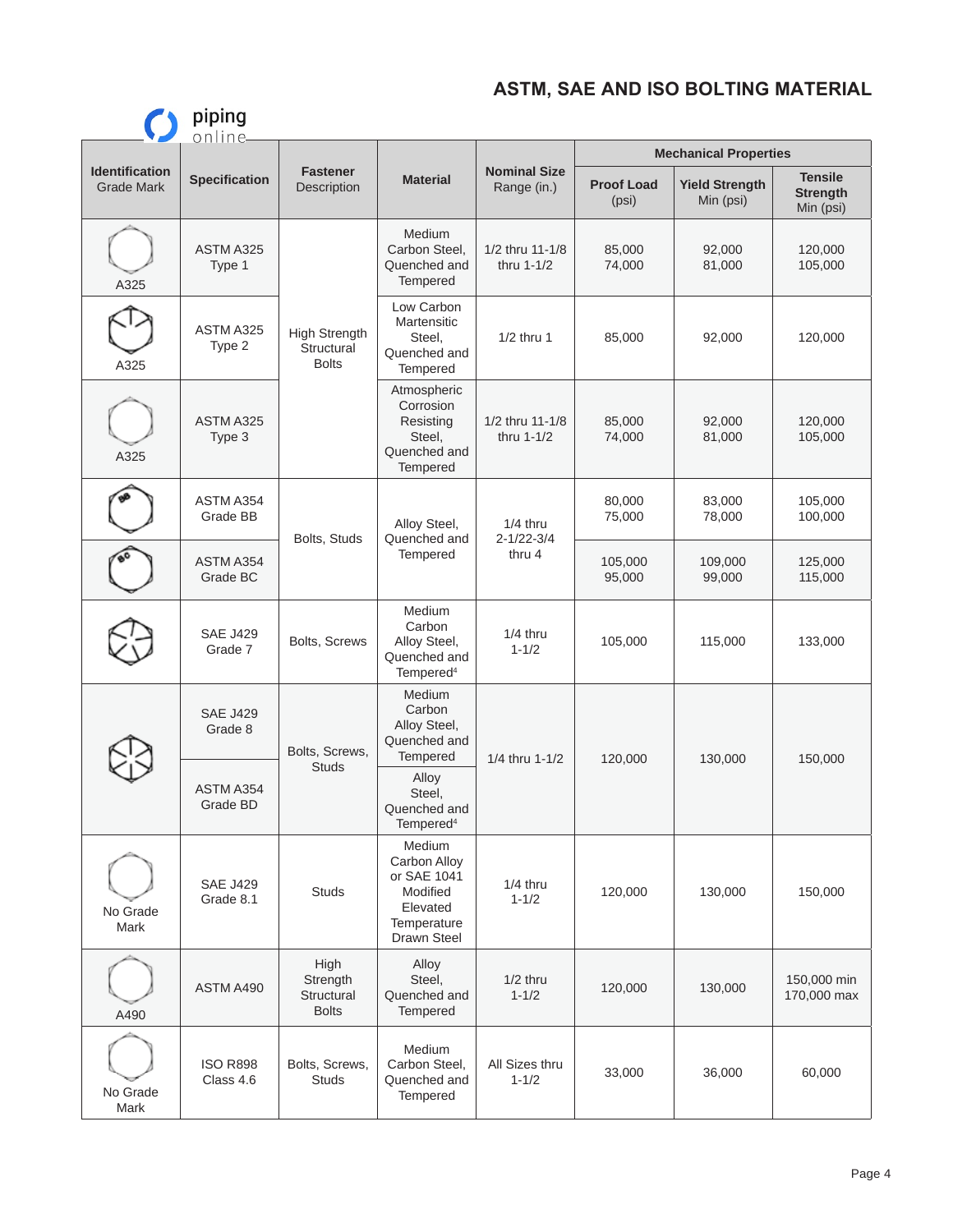

|                                            |                                                                      |                                |                                                     |                                    |                            | <b>Mechanical Properties</b>       |                                                |  |  |
|--------------------------------------------|----------------------------------------------------------------------|--------------------------------|-----------------------------------------------------|------------------------------------|----------------------------|------------------------------------|------------------------------------------------|--|--|
| <b>Identification</b><br><b>Grade Mark</b> | <b>Specification</b>                                                 | <b>Fastener</b><br>Description | <b>Material</b>                                     | <b>Nominal Size</b><br>Range (in.) | <b>Proof Load</b><br>(psi) | <b>Yield Strength</b><br>Min (psi) | <b>Tensile</b><br><b>Strength</b><br>Min (psi) |  |  |
| No Grade<br>Mark                           | <b>ISO R898</b><br>Class 5.8                                         |                                | Medium<br>Carbon Steel,<br>Quenched and<br>Tempered |                                    | 55,000                     | 57,000                             | 74,000                                         |  |  |
| 8.8<br>or<br>88                            | <b>ISO R898</b><br>Class 8.8<br><b>ISO R898</b><br><b>Class 10.9</b> | Bolts, Screws,<br><b>Studs</b> | Alloy Steel,                                        | All Sizes thru<br>$1 - 1/2$        | 85,000                     | 92,000                             | 120,000                                        |  |  |
| 10.9<br>or<br>109                          |                                                                      |                                | Quenched and<br>Tempered                            |                                    | 120,000                    | 130,000                            | 150,000                                        |  |  |

#### **NOTES:**

- 1. ASTM Specifications:
	- A193 Alloy-Steel Bolding Materials for High-Temperature Service
	- A307 Low-Carbon Steel Externally and Internally Threaded Standard Fasteners
	- A320 Alloy-Steel Bolding Materials for Low-Temperature Service
	- A325 High-Strength Bolds for Structural Steel Joints, Including Suitable Nuts and Plain Hardened Washers
	- A354 Quenched and Tempered Alloy Steel Bolts and Studs with Suitable Nuts
	- A449 Quenched and Tempered Steel Bolts and Studs
	- A490 Quenched and Tempered Alloy Bolts for Structural Steel Joints
- 2. SAE Specification:

J429 – Mechanical and Quality Requirements for Externally Threaded Fasteners

- 3. ISO Recommendations:
	- No. R898 Mechanical Properties of Fasteners Part 1 – Bolts, Screws and Studs
- 4. Grade 7 bolds and screws are roll threaded after heat treatment.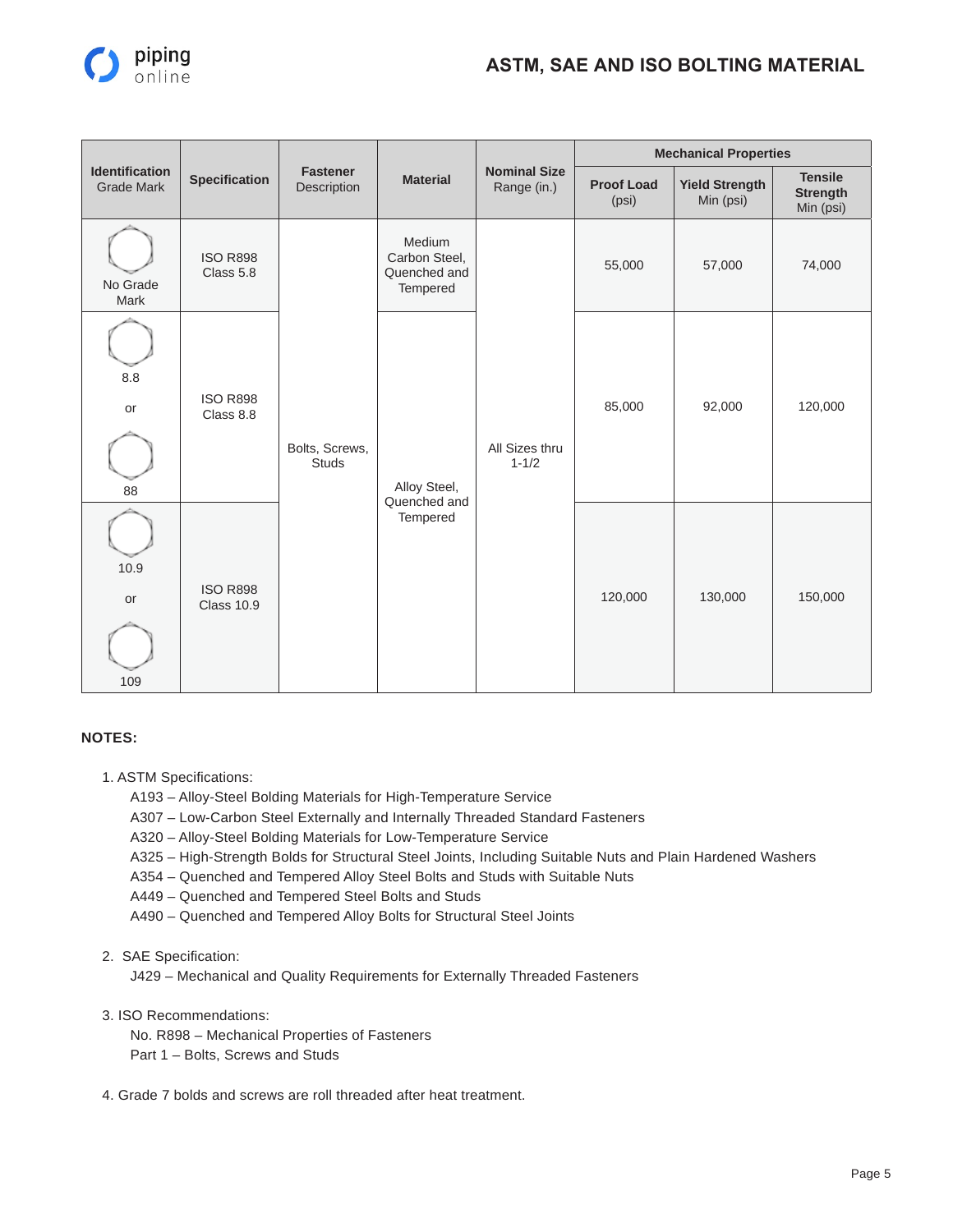

| Grade                                   |                                   |                                                                                          |                                    |                                          |                 | <b>Hardness Rockwell</b> |                                                                                  |
|-----------------------------------------|-----------------------------------|------------------------------------------------------------------------------------------|------------------------------------|------------------------------------------|-----------------|--------------------------|----------------------------------------------------------------------------------|
| <b>Identification</b><br><b>Marking</b> | <b>Specification</b>              | <b>Material</b>                                                                          | <b>Nominal Size</b><br>Range (in.) | <b>Proof Load</b><br><b>Stress (ksi)</b> | <b>Min</b>      | <b>Max</b>               | <b>See Note</b>                                                                  |
|                                         | ASTM A563<br>Grade 0              |                                                                                          | $1/4$ thru                         | 69                                       | <b>B55</b>      |                          |                                                                                  |
|                                         | ASTM A563<br>Grade A              |                                                                                          | $1 - 1/2$                          | 90                                       | <b>B68</b>      |                          |                                                                                  |
| No Mark                                 | <b>ASTM A563 -</b>                | <b>Carbon Steel</b>                                                                      | 1/4 thru 1                         | 120                                      |                 | C32                      | 3, 4<br>5<br>5, 9<br>6<br>6<br>5, 9<br>$\boldsymbol{7}$<br>7,8<br>$\overline{7}$ |
|                                         | Grade B                           |                                                                                          | Over 1<br>thru 1-1/2               | 105                                      | <b>B69</b>      |                          |                                                                                  |
|                                         | ASTM A563<br>Grade C              | Carbon Steel<br>May Be<br>Quenched and<br>Tampered                                       | 1/4 thru 4                         | 144                                      | <b>B78</b>      | C38                      |                                                                                  |
|                                         | ASTM A563<br>Grade C <sub>3</sub> | Atmospheric<br>Corrosion<br><b>Resistant Steel</b><br>May be<br>Quenched and<br>Tampered | 1/4 thru 4                         | 144                                      | <b>B78</b>      | C38                      |                                                                                  |
|                                         | ASTM A563<br>Grade D              | Carbon Steel<br>Maybe<br>Quenched and<br>Tampered                                        | $1/4$ thru 4                       | 150                                      | <b>B84</b>      | C38                      |                                                                                  |
|                                         | ASTM A563<br>Grade DH             | Carbon Steel<br>Quenched and<br>Tampered                                                 | 1/4 thru 4                         | 175                                      | C <sub>24</sub> | C38                      |                                                                                  |
|                                         | ASTM A563<br>Grade DH3            | Atmospheric<br>Corrosion<br><b>Resistant Steel</b><br>May be<br>Quenched and<br>Tampered | $1/4$ thru 4                       | 175                                      | C <sub>24</sub> | C38                      |                                                                                  |
|                                         | ASTM A194<br>Grade 1              | Carbon Steel                                                                             | 1/4 thru 4                         | 130                                      | <b>B70</b>      | $\overline{a}$           |                                                                                  |
|                                         | ASTM A194<br>Grade 2              | Medium<br>Carbon Steel                                                                   | 1/4 thru 4                         | 150                                      | 159             | 352                      |                                                                                  |
|                                         | ASTM A194<br>Grade 2H             | Medium<br>Carbon Steel<br>Quenched and<br>Tampered                                       | 1/4 thru 4                         | 175                                      | C <sub>24</sub> | C38                      |                                                                                  |